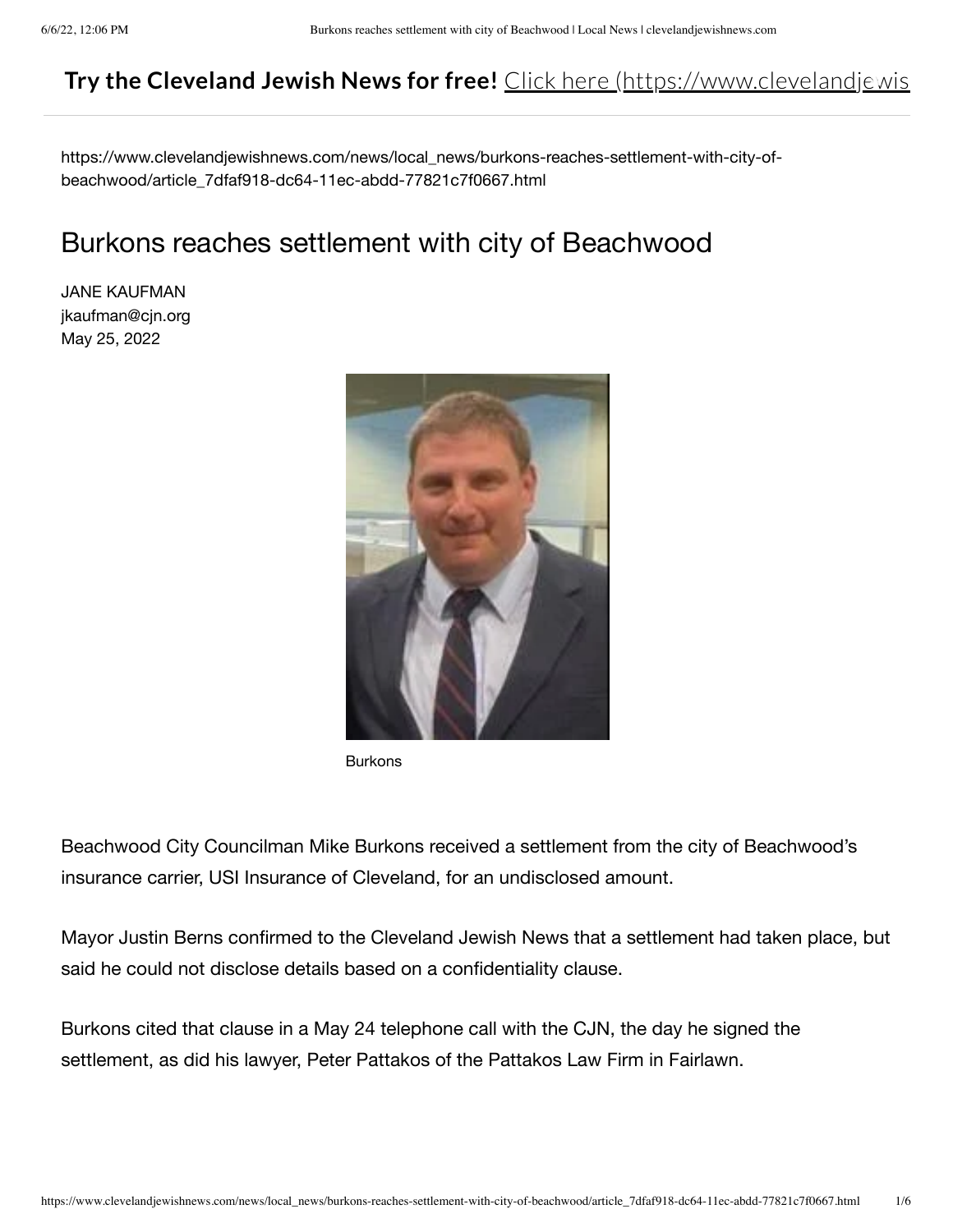### **Try the Cleveland Jewish News for free!** Click here (https://www.clevelandjewis

Pattakos told the CJN in a May 25 email that Burkons placed a demand to Diane Calta, James Pasch, Stephanie Scalise and Nathalie Supler "personally, to pay his attorneys' fees incurred in defending the malicious, retaliatory and ridiculous prosecution that they conspired to institute against him, which was dismissed."

Calta is Beachwood's former law director. Scalise was a special prosecutor in the case and the prosecutor for University Heights at the time of the prosecution of Burkons. Supler is assistant law director and city prosecutor for Beachwood. Pasch is former president of Beachwood City Council.

"This settlement was not the city's choice as it was handled by our insurance company," Berns wrote in a May 25 email to the CJN. "The circumstances relating to this case started under the previous administration. Per the agreement, we cannot talk about the terms of the settlement."

The criminal complaint against Burkons stemmed from his July 13, 2020, email to the employers of Beachwood resident Alix Noureddine, who was the prosecutor of Cleveland Heights. Noureddine had complained about a Beachwood police officer's treatment of a teenager he witnessed Sept. 20, 2018.

Beachwood City Council censured Burkons for his behavior Aug. 17, 2020, in the same matter.

The criminal case was dismissed May 24, 2021, by the Geauga County Court of Common Pleas following a motion to dismiss by Geauga County Prosecutor James Flaiz.

The case against Burkons had been a legal hot potato, with Judge K.J. Montgomery in Shaker Heights Municipal Court ordering the case to be moved twice out of Shaker Heights because she said Burkons could not get a fair trial in that city as a Beachwood city councilman because jurors could be selected from Beachwood residents. Pattakos filed multiple appeals as well.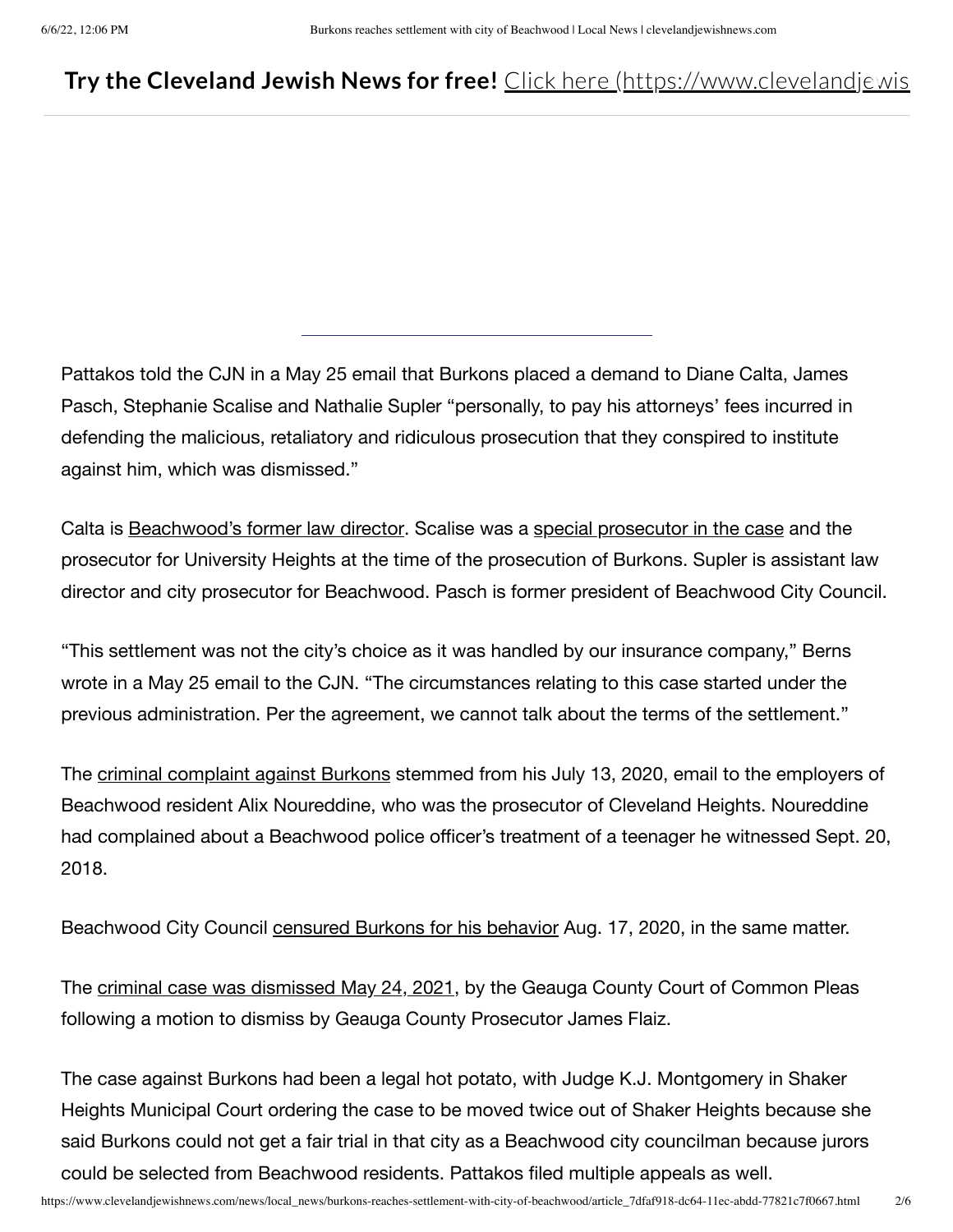Pasch told the CJN May 25 he turned over his demand letter to Stewart Hastings, Beachwood law Jrythe Cleveland Jewish News for tree! Glink have lattes in avony sleveland is wis in the November, 2021 election. He cited the confidentiality clause as well and said he had not seen the final agreement.

Pattakos said he filed the demand letter, "after we pointed out that Calta, Pasch and Supler's secret agreement to retain Scalise as 'pro bono freelance prosecutor' was prohibited by Ohio law and the Beachwood charter, and, unsurprisingly, no court or prosecutor with jurisdiction over Burkons wished to endorse the egregiously unconstitutional notion that he somehow committed a 'crime' by having sent an email expressing opinions to other public officials about a matter of public concern."

The CJN has filed public records requests with the city of Beachwood for the settlement amount, the demand letter and all related documentation.

Stewart Hastings, Beachwood law director, explained the process in a May 25 email to the CJN.

"When the Burkons demand letter was received by our former councilman, former law director, prosecutor, and former special prosecutor, they referred the matter to us as the complaint clearly alleged actions while they were doing their respective jobs for the City of Beachwood," Hastings wrote. "As such, they requested a defense as owed to them by the Ohio Revised Code. The demand letter and their request for defense were referred to the city's insurance company, and the city had no further involvement."

Beachwood's maximum liability is \$5,000 in the form of a deductible payment under its current insurance policy.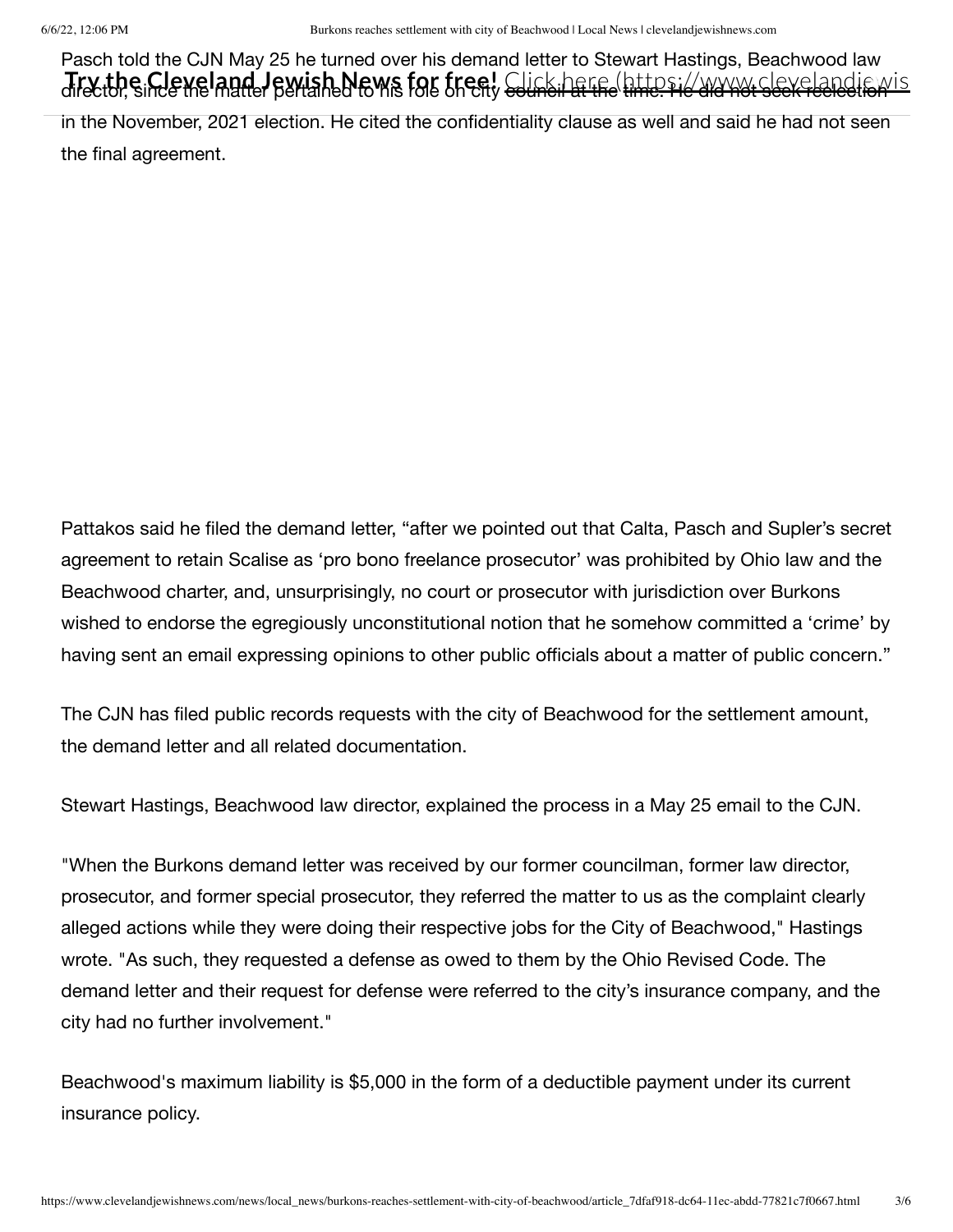In addition, Hastings wrote, "While we are aware of the settlement reached by the insurance company we do not yet have a complete copy of the signed agreement. At no time was the city **Try the Cleveland Jewish News for free!** Click here (https://www.clevelandjewis

asked to sign any document."

Burkons emailed a statement to the CJN May 25.

"This shouldn't have to be said but the reason why no one in the history of the country has had criminal charges filed against them for the reasons they were filed against me, is the First Amendment assures that anyone can express criticism of anyone, in any way they choose, and municipal prosecutors can't file criminal charges against someone because they didn't approve that they used their free speech rights to criticize a fellow municipal prosecutor," Burkons wrote. "I am glad this is over and this won't prevent me from speaking out, advocating on shining a spotlight on important issues, even if it displeases the status quo."

#### RELATED CONTENT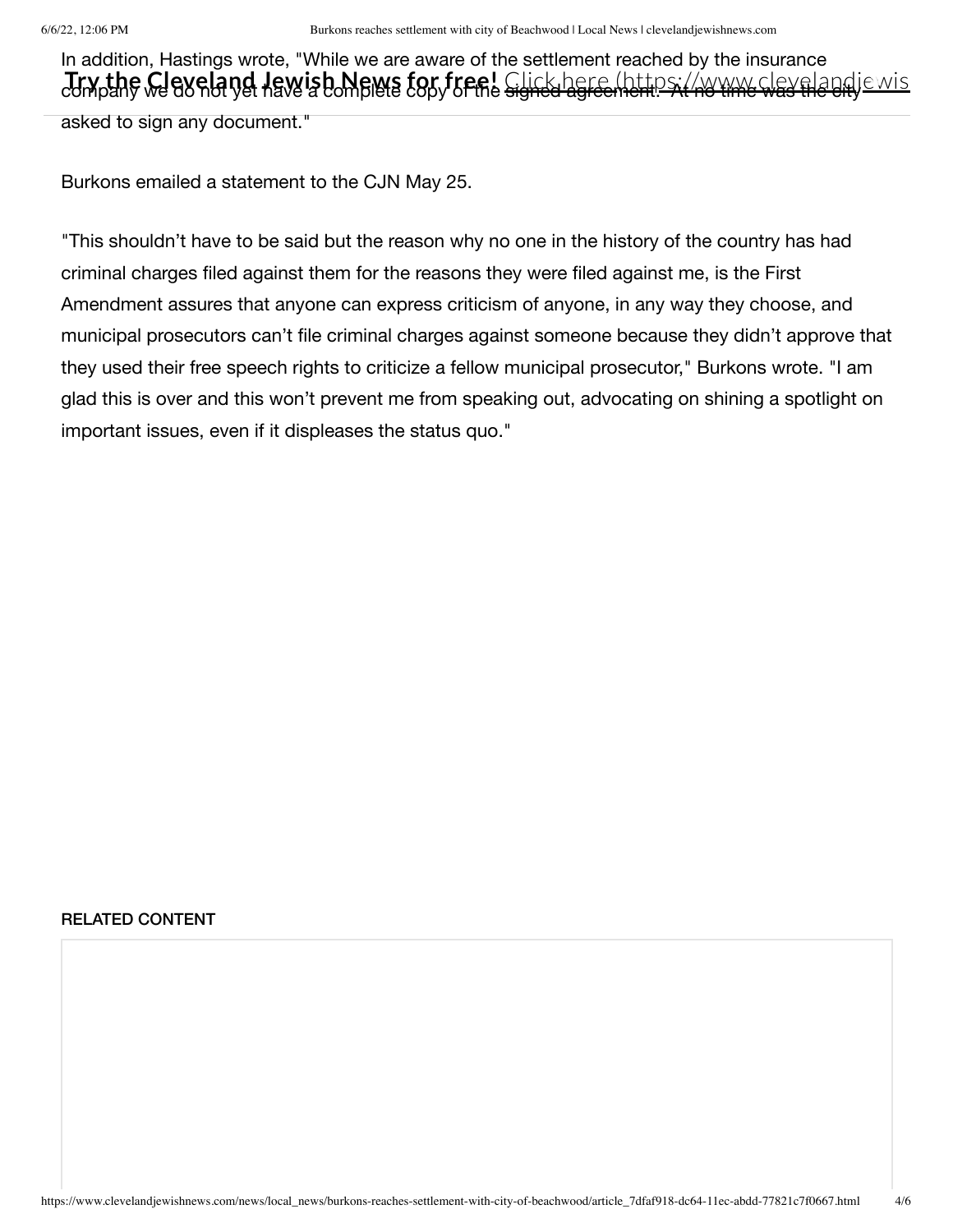

Geauga County court dismisses Burkons' criminal case

Prosecutor seeks to dismiss criminal charges against Burkons Burkons' case headed to Geauga County court again Judges rule Burkons' case can't be heard in Chardon court Prosecutor questions officer's conduct in email to new chief Beachwood retains outside counsel, faces more claims Burkons' attorney: Council leader involved in prosecution Attorney wants Burkons' case returned to Shaker Heights Municipal Court Burkons' attorney wants special prosecutor 'terminated' Beachwood councilman Burkons pleads not guilty Lawyer: Councilman plans to sue Beachwood law director, council president Special prosecutor files charge against Burkons Beachwood City Council censures one of its own Beachwood council members discuss censure of Mike Burkons Settlement to pay for Burkons' legal fees